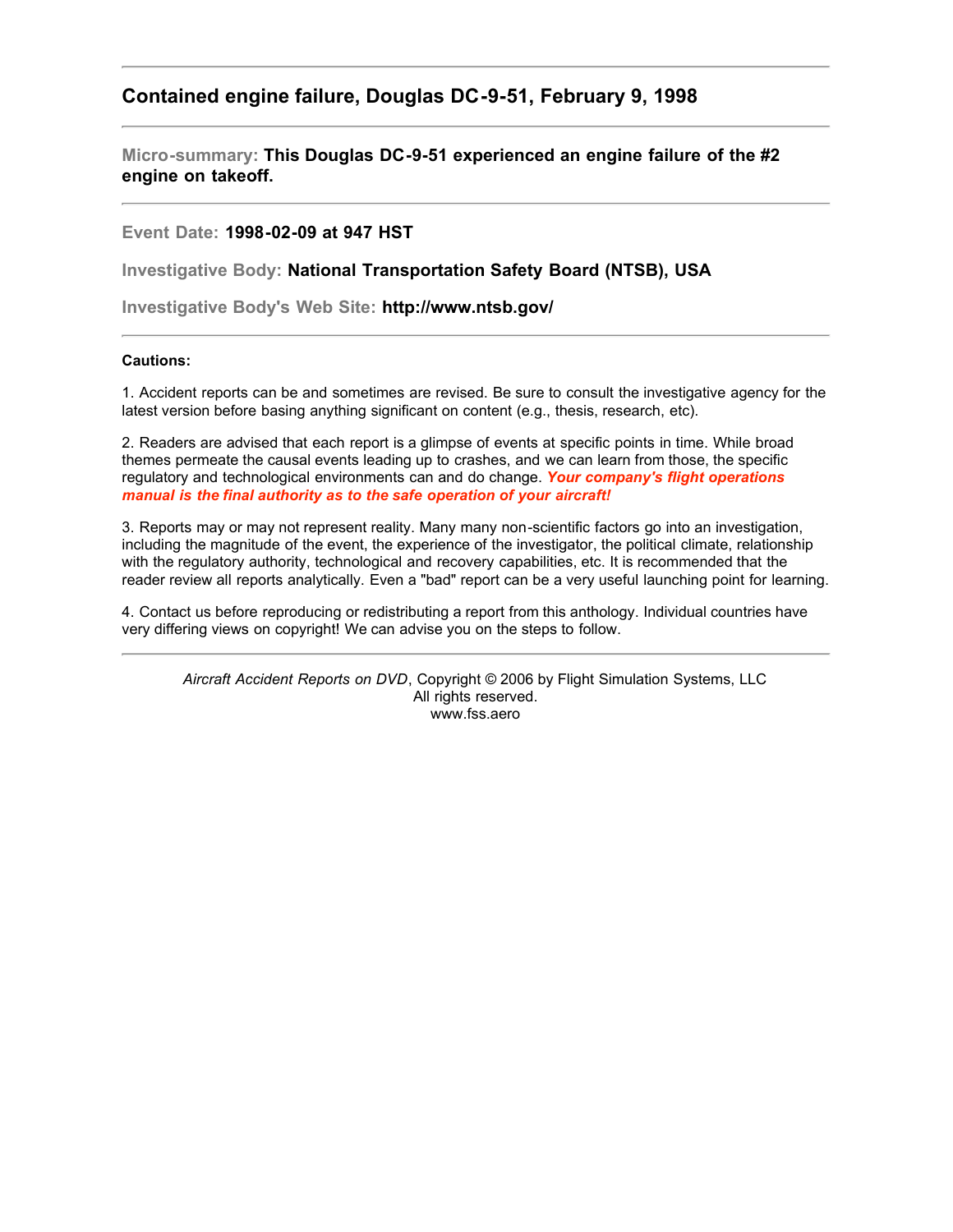| TRANSA<br><b>National Transportation Safety Board</b>                                                                                                                                                                                                                                                                                                                                                                                                                                                                                                                                                                                                                                                                                                                                                                                                                                                                                                                                                                                                                                                                                                                                                                                                                                                                                                                                                                                                  |              |                             | NTSB ID: LAX98IA085       |                                  | Aircraft Registration Number: N601AP |          |        |  |  |  |  |
|--------------------------------------------------------------------------------------------------------------------------------------------------------------------------------------------------------------------------------------------------------------------------------------------------------------------------------------------------------------------------------------------------------------------------------------------------------------------------------------------------------------------------------------------------------------------------------------------------------------------------------------------------------------------------------------------------------------------------------------------------------------------------------------------------------------------------------------------------------------------------------------------------------------------------------------------------------------------------------------------------------------------------------------------------------------------------------------------------------------------------------------------------------------------------------------------------------------------------------------------------------------------------------------------------------------------------------------------------------------------------------------------------------------------------------------------------------|--------------|-----------------------------|---------------------------|----------------------------------|--------------------------------------|----------|--------|--|--|--|--|
| <b>FACTUAL REPORT</b>                                                                                                                                                                                                                                                                                                                                                                                                                                                                                                                                                                                                                                                                                                                                                                                                                                                                                                                                                                                                                                                                                                                                                                                                                                                                                                                                                                                                                                  |              | Occurrence Date: 02/09/1998 |                           | Most Critical Injury: None       |                                      |          |        |  |  |  |  |
| <b>ÁVIATION</b><br>FETY BON                                                                                                                                                                                                                                                                                                                                                                                                                                                                                                                                                                                                                                                                                                                                                                                                                                                                                                                                                                                                                                                                                                                                                                                                                                                                                                                                                                                                                            |              |                             | Occurrence Type: Incident |                                  | Investigated By: NTSB                |          |        |  |  |  |  |
| Location/Time                                                                                                                                                                                                                                                                                                                                                                                                                                                                                                                                                                                                                                                                                                                                                                                                                                                                                                                                                                                                                                                                                                                                                                                                                                                                                                                                                                                                                                          |              |                             |                           |                                  |                                      |          |        |  |  |  |  |
| Nearest City/Place                                                                                                                                                                                                                                                                                                                                                                                                                                                                                                                                                                                                                                                                                                                                                                                                                                                                                                                                                                                                                                                                                                                                                                                                                                                                                                                                                                                                                                     | <b>State</b> |                             | Zip Code                  | Local Time                       | Time Zone                            |          |        |  |  |  |  |
| <b>HONOLULU</b>                                                                                                                                                                                                                                                                                                                                                                                                                                                                                                                                                                                                                                                                                                                                                                                                                                                                                                                                                                                                                                                                                                                                                                                                                                                                                                                                                                                                                                        | HI           |                             | 96819                     | 0947                             | <b>HST</b>                           |          |        |  |  |  |  |
| Distance From Landing Facility:<br>Direction From Airport:<br>Airport Proximity: On Airport                                                                                                                                                                                                                                                                                                                                                                                                                                                                                                                                                                                                                                                                                                                                                                                                                                                                                                                                                                                                                                                                                                                                                                                                                                                                                                                                                            |              |                             |                           |                                  |                                      |          |        |  |  |  |  |
| <b>Aircraft Information Summary</b>                                                                                                                                                                                                                                                                                                                                                                                                                                                                                                                                                                                                                                                                                                                                                                                                                                                                                                                                                                                                                                                                                                                                                                                                                                                                                                                                                                                                                    |              |                             |                           |                                  |                                      |          |        |  |  |  |  |
| Aircraft Manufacturer                                                                                                                                                                                                                                                                                                                                                                                                                                                                                                                                                                                                                                                                                                                                                                                                                                                                                                                                                                                                                                                                                                                                                                                                                                                                                                                                                                                                                                  |              | Type of Aircraft            |                           |                                  |                                      |          |        |  |  |  |  |
| <b>McDonnell Douglas</b>                                                                                                                                                                                                                                                                                                                                                                                                                                                                                                                                                                                                                                                                                                                                                                                                                                                                                                                                                                                                                                                                                                                                                                                                                                                                                                                                                                                                                               |              | DC-9-51                     |                           |                                  |                                      | Airplane |        |  |  |  |  |
| Sightseeing Flight: No                                                                                                                                                                                                                                                                                                                                                                                                                                                                                                                                                                                                                                                                                                                                                                                                                                                                                                                                                                                                                                                                                                                                                                                                                                                                                                                                                                                                                                 |              |                             |                           | Air Medical Transport Flight: No |                                      |          |        |  |  |  |  |
| Narrative                                                                                                                                                                                                                                                                                                                                                                                                                                                                                                                                                                                                                                                                                                                                                                                                                                                                                                                                                                                                                                                                                                                                                                                                                                                                                                                                                                                                                                              |              |                             |                           |                                  |                                      |          |        |  |  |  |  |
| On February 9, 1998, at 0947 hours Hawaii standard time, Hawaiian Airlines flight 158, a McDonnell<br>Douglas DC-9-51, N601AP, aborted takeoff from Honolulu International Airport, Honolulu, Oahu,<br>Hawaii, following a contained engine failure. The aircraft sustained minor damage; however, none<br>of the 139 passengers nor the crew of 5 were injured. The aircraft was operated by Hawaiian<br>Airlines, Inc., under 14 CFR Part 121 when the incident occurred. The operation was originating at<br>the time of the incident as a scheduled domestic passenger flight to Kona, Hawaii. Visual<br>meteorological conditions prevailed at the time and an IFR flight plan was filed.<br>During the takeoff roll, about 90 knots, the crew heard a loud oscillating sound. In response, the<br>The first officer called the tower operator and asked if<br>captain initiated an aborted takeoff.<br>The operator responded by saying that he did not. As the aircraft<br>they saw anything unusual.<br>continued to decelerate, the tower operator informed the flight crew that a fire was now visible in<br>the area of the No. 2 engine. The captain was able to bring the aircraft to a stop on a high speed<br>taxiway then initiated the engine fire and emergency evacuation checklists.<br>4 main landing gear tires deflated during the incident. An inspection revealed the<br>The No.<br>associated thermal fuse plugs had melted. |              |                             |                           |                                  |                                      |          |        |  |  |  |  |
| A flight attendant opened the forward right service door; however, the emergency evacuation slide<br>did  not  inflate.  The captain then directed the forward left cabin door and airstairs be deployed.<br>The passengers and crew all deplaned through the left cabin door without further incident.<br>An inspection of the No. 2 engine by Federal Aviation Administration (FAA) inspectors revealed the<br>separation of the No. 6 roller bearing cage. After the incident, 19 of the 26 roller bearings were<br>The bearing cage was found on the runway in two pieces. The No. 3 & 4 turbine blades<br>recovered.<br>and bearing support housing rods exhibited scarring and deformation.                                                                                                                                                                                                                                                                                                                                                                                                                                                                                                                                                                                                                                                                                                                                                      |              |                             |                           |                                  |                                      |          |        |  |  |  |  |
| An FAA cabin safety specialist inspected the forward right service door after the incident.<br>He<br>found the door fully open with the girt bar in place. The slide had come out of the bustle, but it<br>did not come out of the packing. The slide was uninflated, hanging outside the doorway.<br>The<br>flight attendant reported that she had heard a "hiss" at the time she opened the service door.                                                                                                                                                                                                                                                                                                                                                                                                                                                                                                                                                                                                                                                                                                                                                                                                                                                                                                                                                                                                                                            |              |                             |                           |                                  |                                      |          |        |  |  |  |  |
| The specialist noted that the pressure gauge on the inflation bottle for the slide read 0 pounds.<br>He then directed that the slide be removed and taken to the airline slide shop where it was tested<br>with a fully charged bottle. The slide inflated fully with no leaks or tears observed.                                                                                                                                                                                                                                                                                                                                                                                                                                                                                                                                                                                                                                                                                                                                                                                                                                                                                                                                                                                                                                                                                                                                                      |              |                             |                           |                                  |                                      |          |        |  |  |  |  |
| The bottle (Part No. 300117-100) was last checked and found to be within pressure limits during a<br>125-hour service check on January 22, 1998. According to the aircraft records, the last overhaul<br>on the bottle was performed on September 22, 1995. The bottles are scheduled to be overhauled<br>The next overhaul for the bottle in the forward right door was scheduled for<br>every 3 years.                                                                                                                                                                                                                                                                                                                                                                                                                                                                                                                                                                                                                                                                                                                                                                                                                                                                                                                                                                                                                                               |              |                             |                           |                                  |                                      |          |        |  |  |  |  |
|                                                                                                                                                                                                                                                                                                                                                                                                                                                                                                                                                                                                                                                                                                                                                                                                                                                                                                                                                                                                                                                                                                                                                                                                                                                                                                                                                                                                                                                        |              |                             | FACTUAL REPORT - AVIATION |                                  |                                      |          | Page 1 |  |  |  |  |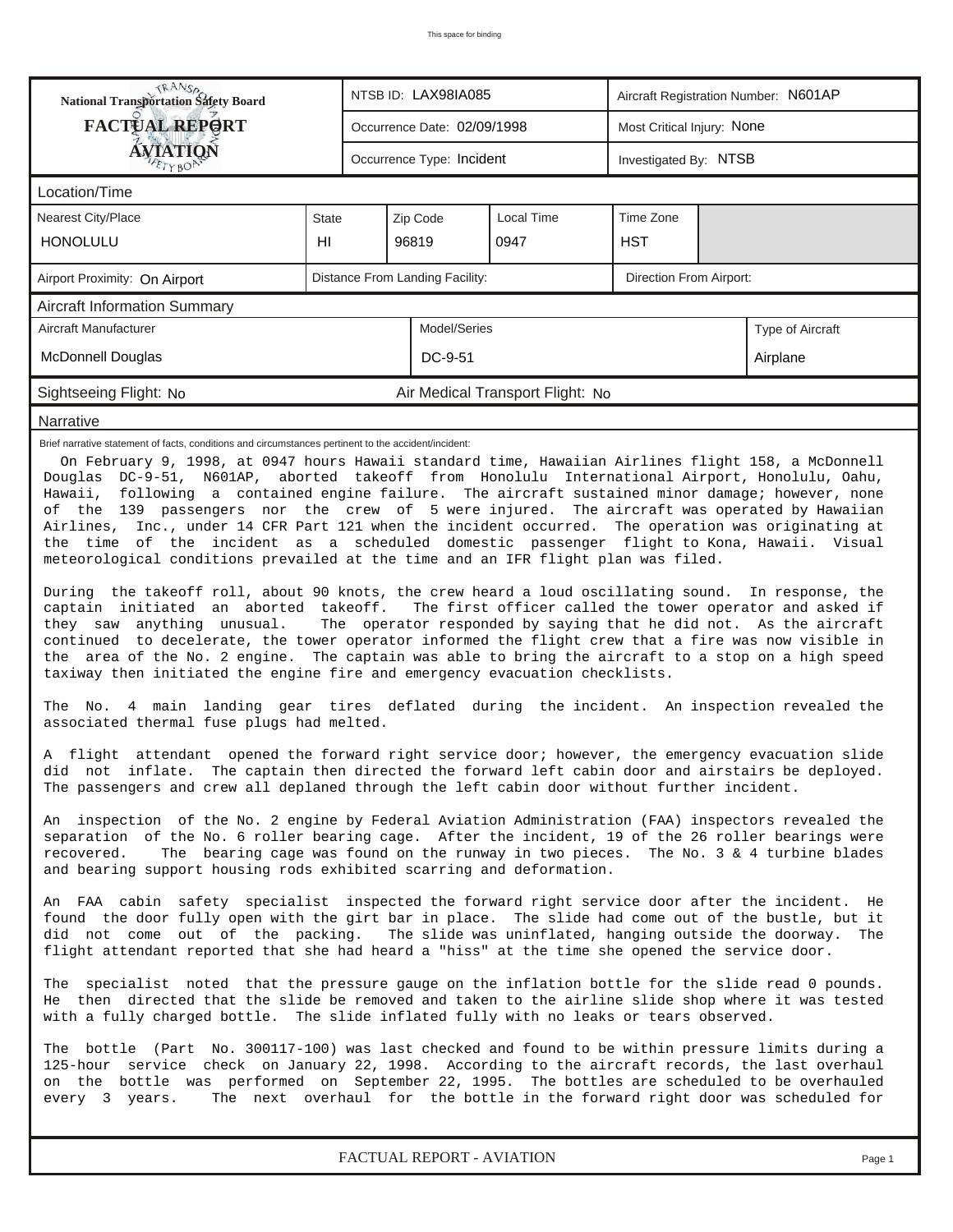

September 6, 1998.

Historically, some bottles have been known to experience loss of pressure over time. This has been attributed to misalignment of the poppet valve "O" ring seal (Part No. 1A2313-3). According to the operator, the bottle was pressure checked and overhauled after the incident.

According to the operations manual, daily pressure checks of the inflation bottles are required. During the investigation, the operator discovered that a change to the operations manual had resulted in confusion as to whose responsibility it was to perform those daily checks. The manual stated that it is the captain's responsibility to insure that the bottle is pressurized but there is no corresponding item on the preflight inspection checklist. Consequently, the flight crew believed that maintenance personnel had incorporated the checks in their daily inspection. Conversely, maintenance personnel reported that they believed the flight crews were performing the checks. Until the incident, the operator was unaware that the inspections were not being accomplished.

The last major inspection of the aircraft was completed in October, 1996.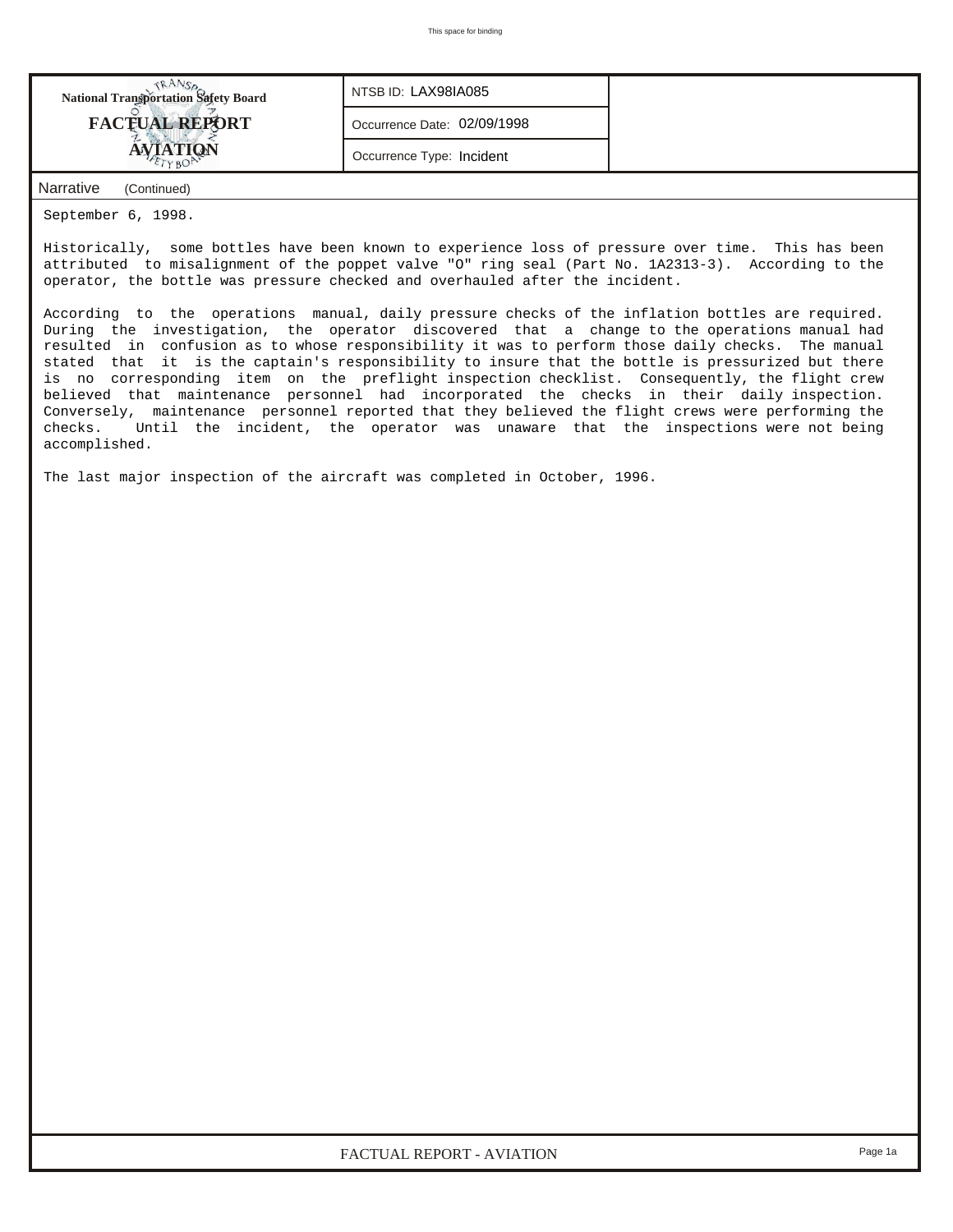| <b>National Transportation Safety Board</b>                             |            | NTSB ID: LAX98IA085                                                            |                                                      |  |  |                                      |            |                    |                           |                   |  |
|-------------------------------------------------------------------------|------------|--------------------------------------------------------------------------------|------------------------------------------------------|--|--|--------------------------------------|------------|--------------------|---------------------------|-------------------|--|
| FACTUAL REPORT                                                          |            | Occurrence Date: 02/09/1998                                                    |                                                      |  |  |                                      |            |                    |                           |                   |  |
| <b>AVIATION</b>                                                         |            |                                                                                | Occurrence Type: Incident                            |  |  |                                      |            |                    |                           |                   |  |
| Landing Facility/Approach Information                                   |            |                                                                                |                                                      |  |  |                                      |            |                    |                           |                   |  |
| <b>Airport Name</b>                                                     |            | <b>Runway Used</b><br>Runway Length<br>Airport ID:<br><b>Airport Elevation</b> |                                                      |  |  |                                      |            |                    | Runway Width              |                   |  |
| HONOLULU INTERNATIONAL                                                  | <b>HNL</b> | 13 Ft. MSL<br>8R                                                               |                                                      |  |  | 12000                                |            | 200                |                           |                   |  |
| Runway Surface Type: Asphalt                                            |            |                                                                                |                                                      |  |  |                                      |            |                    |                           |                   |  |
| Runway Surface Condition: Dry                                           |            |                                                                                |                                                      |  |  |                                      |            |                    |                           |                   |  |
| Type Instrument Approach:                                               |            |                                                                                |                                                      |  |  |                                      |            |                    |                           |                   |  |
| VFR Approach/Landing:                                                   |            |                                                                                |                                                      |  |  |                                      |            |                    |                           |                   |  |
| Aircraft Information                                                    |            |                                                                                |                                                      |  |  |                                      |            |                    |                           |                   |  |
| Aircraft Manufacturer<br><b>McDonnell Douglas</b>                       |            |                                                                                | Model/Series<br>DC-9-51                              |  |  |                                      |            | 47658              | <b>Serial Number</b>      |                   |  |
| Airworthiness Certificate(s): Transport                                 |            |                                                                                |                                                      |  |  |                                      |            |                    |                           |                   |  |
| Landing Gear Type: Retractable - Tricycle                               |            |                                                                                |                                                      |  |  |                                      |            |                    |                           |                   |  |
| Homebuilt Aircraft? No<br>Number of Seats: 144                          |            | Certified Max Gross Wt.                                                        | 121000 LBS                                           |  |  | Number of Engines: 2                 |            |                    |                           |                   |  |
| Engine Type:<br>Turbo Fan                                               |            | Engine Manufacturer:<br>Model/Series:<br>P&W<br>JT8D-17                        |                                                      |  |  |                                      |            |                    | Rated Power:<br>16000 LBS |                   |  |
| - Aircraft Inspection Information                                       |            |                                                                                |                                                      |  |  |                                      |            |                    |                           |                   |  |
| Type of Last Inspection<br><b>Continuous Airworthiness</b>              |            |                                                                                | Date of Last Inspection                              |  |  | Time Since Last Inspection           |            |                    | Airframe Total Time       |                   |  |
|                                                                         |            |                                                                                |                                                      |  |  |                                      | 2275 Hours |                    |                           | 43210 Hours       |  |
| - Emergency Locator Transmitter (ELT) Information                       |            |                                                                                |                                                      |  |  |                                      |            |                    |                           |                   |  |
| <b>ELT Operated?</b><br><b>ELT</b> Installed?                           |            |                                                                                |                                                      |  |  | ELT Aided in Locating Accident Site? |            |                    |                           |                   |  |
| Owner/Operator Information                                              |            |                                                                                |                                                      |  |  |                                      |            |                    |                           |                   |  |
| Registered Aircraft Owner                                               |            |                                                                                | <b>Street Address</b><br><b>79 SOUTH MAIN STREET</b> |  |  |                                      |            |                    |                           |                   |  |
| FIRST SECURITY BANK UTAH                                                |            | State<br>City<br>SALT LAKE CITY<br>UT                                          |                                                      |  |  |                                      |            |                    |                           | Zip Code<br>84111 |  |
|                                                                         |            |                                                                                | <b>Street Address</b>                                |  |  |                                      |            |                    |                           |                   |  |
| Operator of Aircraft                                                    |            |                                                                                | P.O. BOX 30008                                       |  |  |                                      |            |                    |                           |                   |  |
| HAWAIIAN AIRLINES, INC.                                                 |            | City<br><b>HONOLULU</b>                                                        |                                                      |  |  |                                      |            | <b>State</b><br>HI | Zip Code<br>96820         |                   |  |
| Operator Does Business As: HAWAIIAN AIRLINES, INC.                      |            |                                                                                |                                                      |  |  | Operator Designator Code: HALA       |            |                    |                           |                   |  |
| - Type of U.S. Certificate(s) Held:                                     |            |                                                                                |                                                      |  |  |                                      |            |                    |                           |                   |  |
| Air Carrier Operating Certificate(s): Flag Carrier/Domestic             |            |                                                                                |                                                      |  |  |                                      |            |                    |                           |                   |  |
| Operating Certificate:<br>Operator Certificate:                         |            |                                                                                |                                                      |  |  |                                      |            |                    |                           |                   |  |
| Regulation Flight Conducted Under: Part 121: Air Carrier                |            |                                                                                |                                                      |  |  |                                      |            |                    |                           |                   |  |
| Type of Flight Operation Conducted: Scheduled; Domestic; Passenger Only |            |                                                                                |                                                      |  |  |                                      |            |                    |                           |                   |  |
| FACTUAL REPORT - AVIATION<br>Page 2                                     |            |                                                                                |                                                      |  |  |                                      |            |                    |                           |                   |  |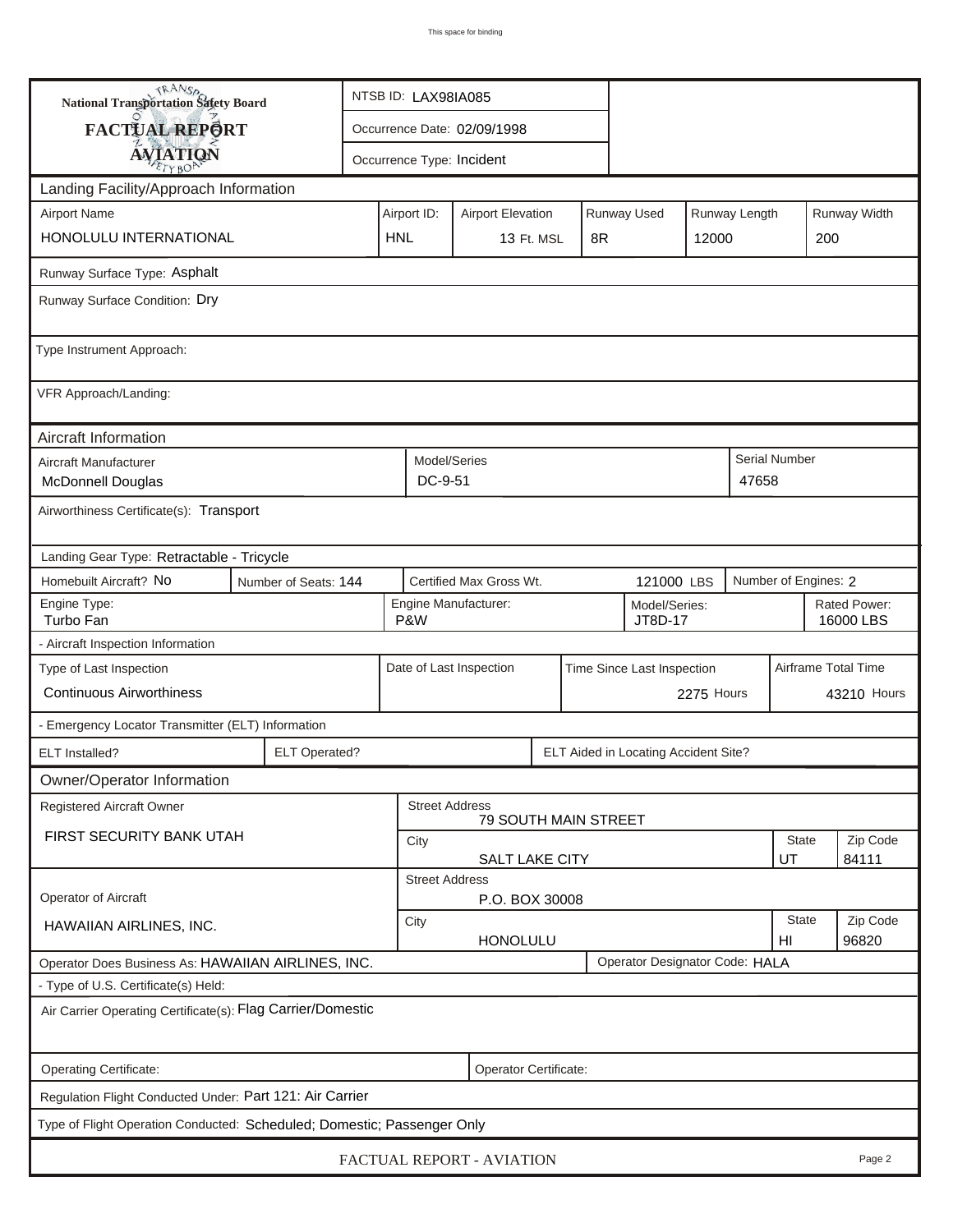| <b>National Transportation Safety Board</b><br>NTSB ID: LAX98IA085          |                     |         |                        |                                                      |                           |       |                  |        |                                        |                    |                             |    |                                    |                     |
|-----------------------------------------------------------------------------|---------------------|---------|------------------------|------------------------------------------------------|---------------------------|-------|------------------|--------|----------------------------------------|--------------------|-----------------------------|----|------------------------------------|---------------------|
|                                                                             | FACTUAL REPORT      |         |                        | Occurrence Date: 02/09/1998                          |                           |       |                  |        |                                        |                    |                             |    |                                    |                     |
|                                                                             |                     |         |                        |                                                      | Occurrence Type: Incident |       |                  |        |                                        |                    |                             |    |                                    |                     |
|                                                                             | <b>AVIATION</b>     |         |                        |                                                      |                           |       |                  |        |                                        |                    |                             |    |                                    |                     |
| <b>First Pilot Information</b>                                              |                     |         |                        |                                                      |                           |       |                  |        |                                        |                    |                             |    |                                    |                     |
| City<br>Name                                                                |                     |         |                        |                                                      |                           |       |                  |        |                                        |                    | <b>State</b>                |    | Date of Birth                      | Age                 |
| On File                                                                     |                     |         |                        | On File<br>On File<br>On File                        |                           |       |                  |        |                                        |                    |                             |    |                                    | 43                  |
| Sex: F                                                                      | Seat Occupied: Left |         |                        | Principal Profession: Civilian Pilot                 |                           |       |                  |        |                                        |                    | Certificate Number: On File |    |                                    |                     |
| Airline Transport; Commercial<br>Certificate(s):                            |                     |         |                        |                                                      |                           |       |                  |        |                                        |                    |                             |    |                                    |                     |
| Airplane Rating(s):<br>Multi-engine Land; Single-engine Land                |                     |         |                        |                                                      |                           |       |                  |        |                                        |                    |                             |    |                                    |                     |
| Rotorcraft/Glider/LTA: Helicopter                                           |                     |         |                        |                                                      |                           |       |                  |        |                                        |                    |                             |    |                                    |                     |
|                                                                             |                     |         |                        |                                                      |                           |       |                  |        |                                        |                    |                             |    |                                    |                     |
| Instrument Rating(s): Airplane; Helicopter<br>None<br>Instructor Rating(s): |                     |         |                        |                                                      |                           |       |                  |        |                                        |                    |                             |    |                                    |                     |
| Type Rating/Endorsement for Accident/Incident Aircraft? Yes                 |                     |         |                        |                                                      |                           |       |                  |        | <b>Current Biennial Flight Review?</b> |                    |                             |    |                                    |                     |
| Medical Cert.: Class 1                                                      |                     |         |                        | Medical Cert. Status: Valid Medical--w/ waivers/lim. |                           |       |                  |        |                                        |                    |                             |    | Date of Last Medical Exam: 09/1997 |                     |
|                                                                             |                     |         |                        |                                                      |                           |       |                  |        |                                        |                    |                             |    |                                    |                     |
| - Flight Time Matrix                                                        |                     | All A/C | This Make<br>and Model | Airplane<br>Single Engine                            | Airplane<br>Mult-Engine   | Night |                  | Actual | Instrument                             | Simulated          | Rotorcraft                  |    | Glider                             | Lighter<br>Than Air |
| <b>Total Time</b>                                                           |                     | 13100   |                        | 3000                                                 | 10000                     |       | 3000             |        | 800                                    |                    |                             | 50 |                                    |                     |
| Pilot In Command(PIC)                                                       |                     | 7000    |                        | 3000                                                 | 4000                      |       |                  |        |                                        |                    |                             |    |                                    |                     |
| Instructor                                                                  |                     | 2000    |                        | 700                                                  | 1000                      |       |                  |        |                                        |                    |                             |    |                                    |                     |
| Last 90 Days                                                                |                     | 200     |                        |                                                      | 200                       |       |                  |        |                                        |                    |                             |    |                                    |                     |
| Last 30 Days                                                                |                     | 60      |                        |                                                      | 60                        |       |                  |        |                                        |                    |                             |    |                                    |                     |
| Last 24 Hours                                                               |                     | 5       |                        |                                                      | 5                         |       |                  |        |                                        |                    |                             |    |                                    |                     |
| Seatbelt Used? Yes                                                          |                     |         |                        | Shoulder Harness Used? Yes                           |                           |       |                  |        | Toxicology Performed? No               |                    |                             |    | Second Pilot? Yes                  |                     |
|                                                                             |                     |         |                        |                                                      |                           |       |                  |        |                                        |                    |                             |    |                                    |                     |
| Flight Plan/Itinerary                                                       |                     |         |                        |                                                      |                           |       |                  |        |                                        |                    |                             |    |                                    |                     |
| Type of Flight Plan Filed: VFR/IFR                                          |                     |         |                        |                                                      |                           |       |                  |        |                                        |                    |                             |    |                                    |                     |
| Departure Point                                                             |                     |         |                        |                                                      |                           |       | <b>State</b>     |        | Airport Identifier                     |                    | Departure Time              |    |                                    | Time Zone           |
| Same as Accident/Incident Location                                          |                     |         |                        |                                                      |                           |       |                  |        | <b>HNL</b>                             |                    | 0947                        |    |                                    | <b>HST</b>          |
| Destination                                                                 |                     |         |                        |                                                      |                           |       | <b>State</b>     |        |                                        | Airport Identifier |                             |    |                                    |                     |
| <b>KONA</b>                                                                 |                     |         |                        |                                                      |                           |       | <b>KOA</b><br>HI |        |                                        |                    |                             |    |                                    |                     |
| Type of Clearance: IFR                                                      |                     |         |                        |                                                      |                           |       |                  |        |                                        |                    |                             |    |                                    |                     |
| Type of Airspace: Class B                                                   |                     |         |                        |                                                      |                           |       |                  |        |                                        |                    |                             |    |                                    |                     |
| Weather Information                                                         |                     |         |                        |                                                      |                           |       |                  |        |                                        |                    |                             |    |                                    |                     |
| Source of Briefing:<br>Company; National Weather Service                    |                     |         |                        |                                                      |                           |       |                  |        |                                        |                    |                             |    |                                    |                     |
| Method of Briefing:                                                         |                     |         |                        |                                                      |                           |       |                  |        |                                        |                    |                             |    |                                    |                     |
|                                                                             |                     |         |                        | FACTUAL REPORT - AVIATION                            |                           |       |                  |        |                                        |                    |                             |    |                                    | Page 3              |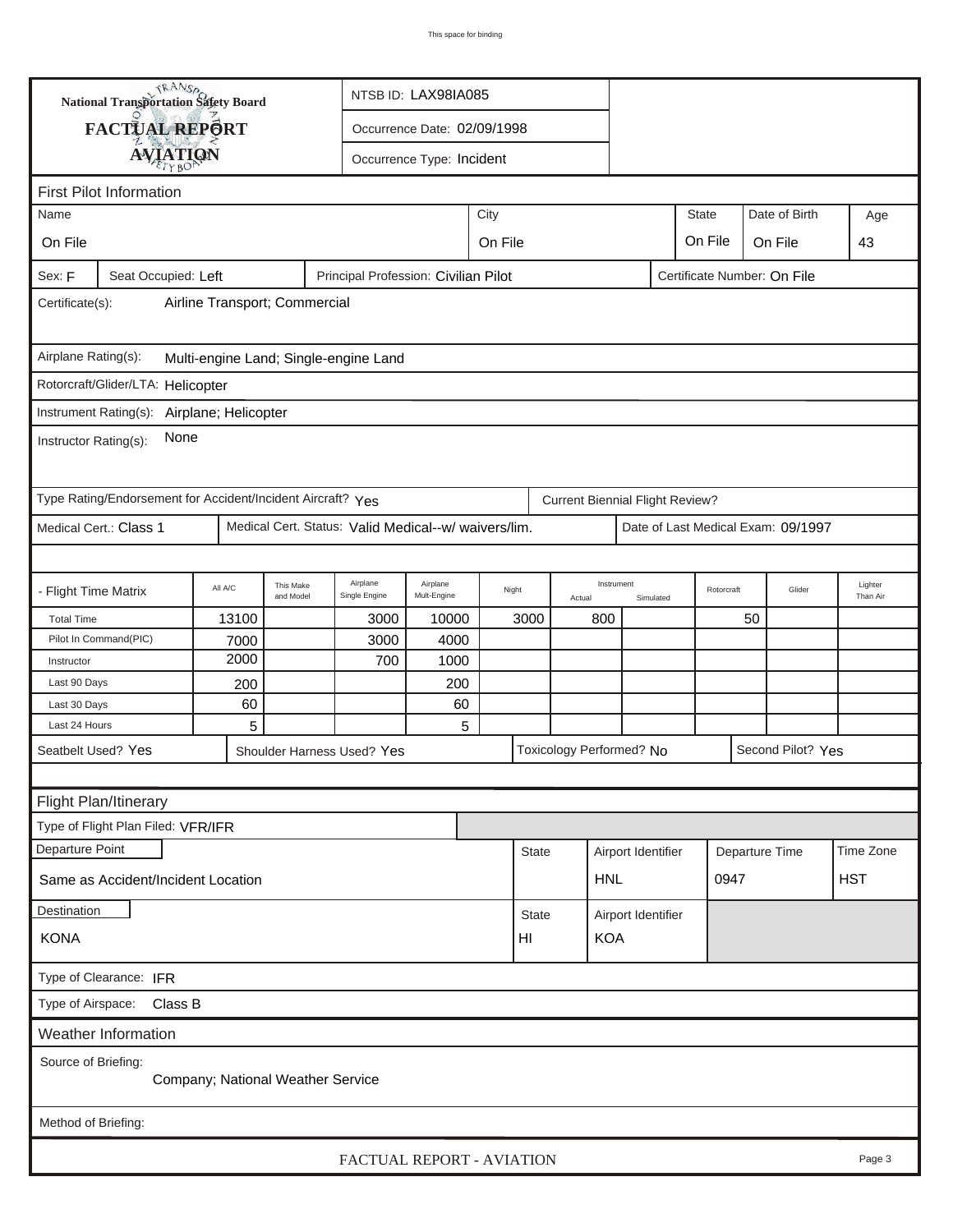| <b>National Transportation Safety Board</b>  |                                           | NTSB ID: LAX98IA085                                                  |         |                             |                                               |              |                                     |   |                                                       |                         |  |  |     |
|----------------------------------------------|-------------------------------------------|----------------------------------------------------------------------|---------|-----------------------------|-----------------------------------------------|--------------|-------------------------------------|---|-------------------------------------------------------|-------------------------|--|--|-----|
| FACTUAL REPORT                               |                                           |                                                                      |         | Occurrence Date: 02/09/1998 |                                               |              |                                     |   |                                                       |                         |  |  |     |
| <b>AVIATION</b><br>Occurrence Type: Incident |                                           |                                                                      |         |                             |                                               |              |                                     |   |                                                       |                         |  |  |     |
| Weather Information                          |                                           |                                                                      |         |                             |                                               |              |                                     |   |                                                       |                         |  |  |     |
| WOF ID                                       | <b>Observation Time</b>                   | Time Zone<br><b>WOF Elevation</b><br>WOF Distance From Accident Site |         |                             |                                               |              |                                     |   | Direction From Accident Site                          |                         |  |  |     |
|                                              |                                           |                                                                      |         |                             |                                               |              |                                     |   |                                                       |                         |  |  |     |
| <b>HNL</b>                                   | 0947                                      | <b>HST</b>                                                           |         | 13 Ft. MSL                  |                                               |              |                                     |   | 0 <sub>NM</sub>                                       | 0 Deg. Mag.             |  |  |     |
|                                              | Sky/Lowest Cloud Condition: Clear         |                                                                      |         |                             |                                               |              | 0 Ft. AGL                           |   |                                                       | Condition of Light: Day |  |  |     |
|                                              | Lowest Ceiling: None                      |                                                                      |         | 0 Ft. AGL                   |                                               | Visibility:  |                                     | 9 | <b>SM</b>                                             | 30.00<br>Altimeter:     |  |  |     |
| Temperature:                                 | 23 °C                                     | Dew Point:                                                           |         | 16 °C                       | Wind Direction: Variable<br>Density Altitude: |              |                                     |   |                                                       |                         |  |  | Ft. |
| Wind Speed: 3                                |                                           | Gusts:                                                               |         |                             |                                               |              |                                     |   | Weather Condtions at Accident Site: Visual Conditions |                         |  |  |     |
| Visibility (RVR):                            | $\pmb{0}$<br>Ft.                          | Visibility (RVV)                                                     |         | 0                           | SM                                            |              | Intensity of Precipitation: Unknown |   |                                                       |                         |  |  |     |
|                                              | Restrictions to Visibility: None          |                                                                      |         |                             |                                               |              |                                     |   |                                                       |                         |  |  |     |
|                                              |                                           |                                                                      |         |                             |                                               |              |                                     |   |                                                       |                         |  |  |     |
| Type of Precipitation:                       | None                                      |                                                                      |         |                             |                                               |              |                                     |   |                                                       |                         |  |  |     |
|                                              |                                           |                                                                      |         |                             |                                               |              |                                     |   |                                                       |                         |  |  |     |
|                                              | Accident Information                      |                                                                      |         |                             |                                               |              |                                     |   |                                                       |                         |  |  |     |
|                                              | Aircraft Damage: Minor                    |                                                                      |         | Aircraft Fire: None         |                                               |              |                                     |   | Aircraft Explosion None                               |                         |  |  |     |
|                                              | Classification: U.S. Registered/U.S. Soil |                                                                      |         |                             |                                               |              |                                     |   |                                                       |                         |  |  |     |
|                                              | - Injury Summary Matrix                   | Fatal                                                                | Serious | Minor                       |                                               | None         | <b>TOTAL</b>                        |   |                                                       |                         |  |  |     |
| <b>First Pilot</b>                           |                                           |                                                                      |         |                             |                                               | $\mathbf{1}$ | 1                                   |   |                                                       |                         |  |  |     |
| Second Pilot                                 |                                           |                                                                      |         |                             |                                               | 1            |                                     |   |                                                       |                         |  |  |     |
| <b>Student Pilot</b>                         |                                           |                                                                      |         |                             |                                               |              |                                     |   |                                                       |                         |  |  |     |
|                                              | Flight Instructor                         |                                                                      |         |                             |                                               |              |                                     |   |                                                       |                         |  |  |     |
| <b>Check Pilot</b>                           |                                           |                                                                      |         |                             |                                               |              |                                     |   |                                                       |                         |  |  |     |
|                                              | <b>Flight Engineer</b>                    |                                                                      |         |                             |                                               |              |                                     |   |                                                       |                         |  |  |     |
|                                              | Cabin Attendants                          |                                                                      |         |                             |                                               | 31           | 3                                   |   |                                                       |                         |  |  |     |
| Other Crew                                   |                                           |                                                                      |         |                             |                                               |              |                                     |   |                                                       |                         |  |  |     |
| Passengers                                   |                                           |                                                                      |         |                             |                                               | 139          | 139                                 |   |                                                       |                         |  |  |     |
|                                              | - TOTAL ABOARD -                          |                                                                      |         |                             |                                               | 144          | 144                                 |   |                                                       |                         |  |  |     |
| Other Ground                                 |                                           | 0                                                                    |         | $\Omega$                    | 0                                             |              | $\overline{0}$                      |   |                                                       |                         |  |  |     |
|                                              | - GRAND TOTAL -                           | 0                                                                    |         | 0                           | 0                                             | 144          | 144                                 |   |                                                       |                         |  |  |     |
|                                              |                                           |                                                                      |         |                             |                                               |              |                                     |   |                                                       |                         |  |  |     |
|                                              | FACTUAL REPORT - AVIATION<br>Page 4       |                                                                      |         |                             |                                               |              |                                     |   |                                                       |                         |  |  |     |